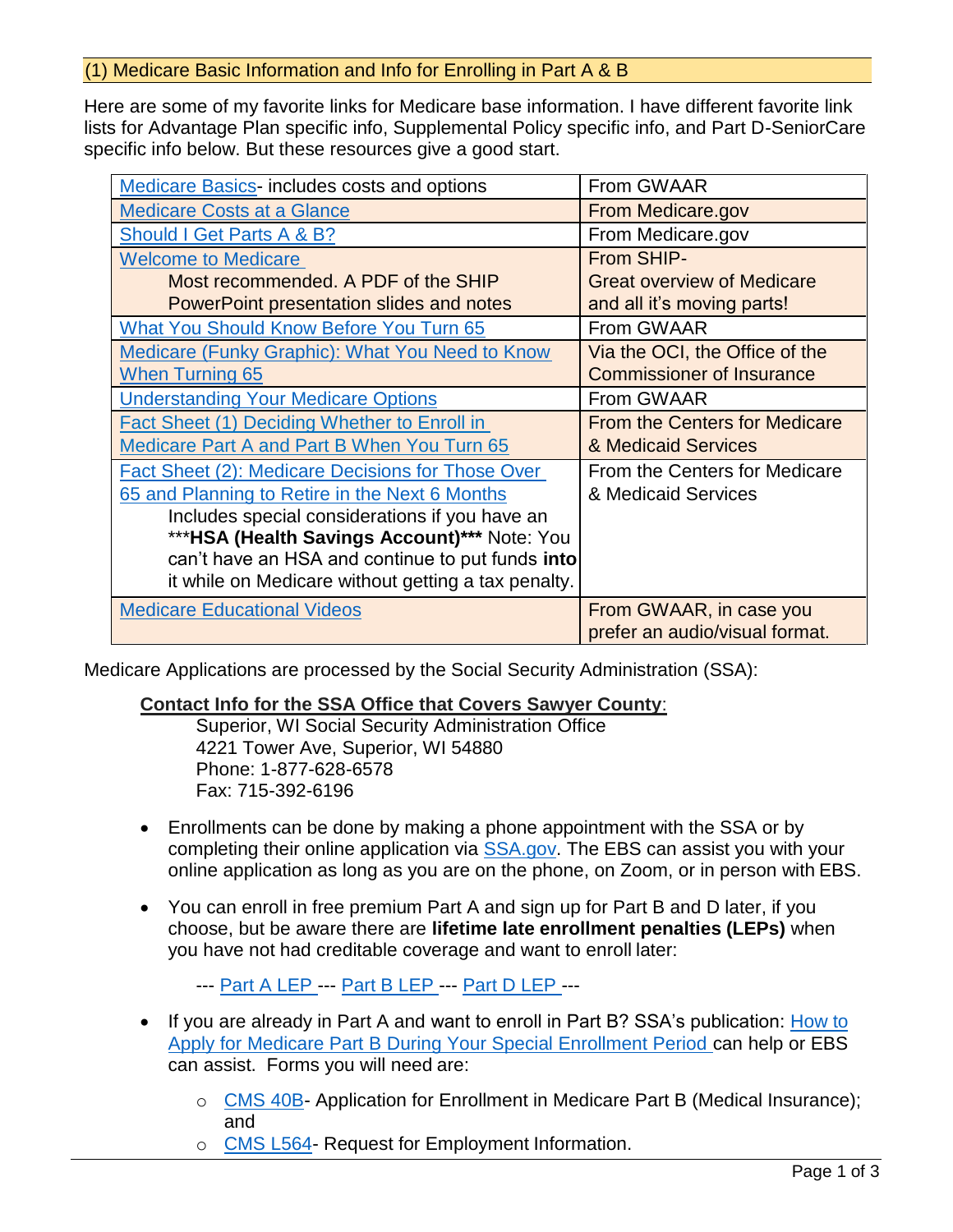Here are some links that talk about the differences between Advantage Plans and Supplemental Policies/Medigaps:

| Your Medicare Options- interactive help comparing<br>options |           | From Medicare.gov                 |  |
|--------------------------------------------------------------|-----------|-----------------------------------|--|
| <b>Comparing Medicare Supplements vs. Advantage</b>          |           | From the 09-2020 Senior           |  |
| <b>Plans</b>                                                 |           | <b>Medicare Patrol Newsletter</b> |  |
| What's the difference- Medicare Advantage vs.                |           | From SHIP's 2021 Welcome to       |  |
| <b>Medicare Supplements (aka Medigaps)</b>                   |           | <b>Medicare Virtual Fair</b>      |  |
| SHIP's Medicare Minutes 2020:                                | (Included | From SHIP                         |  |
| <b>Original Medicare vs. Advantage</b>                       | Below)    |                                   |  |
| <b>Medicare</b>                                              |           |                                   |  |
| Consider these 7 things                                      |           | From Medicare.gov                 |  |
| when choosing coverage                                       |           |                                   |  |

The Four Basic Steps for Enrolling in Medicare:

More detailed info about the steps for Medicare enrollment can be found in Medicare.gov's [Welcome to Medicare booklet.](https://www.medicare.gov/forms-help-resources/mail-you-get-about-medicare) But, basically:

- 1. **APPLY** for Medicare Parts A & B with Social Security- [online](https://www.ssa.gov/benefits/medicare/) or by phone is easiest. The office in Superior covers our region. (Their zip code is 54880.) I [am happy to assist](https://www.medicare.gov/media/9211) [with your online applicat](https://www.medicare.gov/media/9211)ion as long as you are on the phone with me.
- 2. While you are waiting for your Medicare info/new card, [you](https://www.ssa.gov/benefits/medicare/prescriptionhelp/) can **[RESEAR](https://secure.ssa.gov/ICON/main.jsp)CH** and **DECIDE** if you need to enroll in a **SECONDARY INSURANCE** (Advantage Plan, Supplemental Policy, Medicaid, etc.) that can assist with the 20% copays for Medicare approved services that Medicare does not pay for. Resource info is below. If you think you already have creditable coverage, you can see How Medicare works with other Insurance.
- 3. **RESEARCH/DECIDE** how you would like to have help covering **PRESCRIPTIONS**-Part D, SeniorCare, Indian Health Services, other c[reditable Part D coverage, etc.](https://www.medicare.gov/supplements-other-insurance/how-medicare-works-with-other-insurance) [Resource](https://www.medicare.gov/supplements-other-insurance/how-medicare-works-with-other-insurance) info is below.
- 4. Then, when you get your MEDICARE CARD/Medicare card information from Social Security, you can **ENROLL** in a secondary insurance and/or Part D plan. Note: SeniorCare can be done any time. Eligibility begins at 65. I can help with enrollment into an Advantage Plan or Part D Plan- again, as long as you are on the phone with me.

Programs that can save you money:

- [Medicare Savings Programs](https://www.dhs.wisconsin.gov/publications/p1/p10062.pdf) through your local income maintenance agency
- Extra Help [also known as Low-Income Subsidy](https://www.ssa.gov/benefits/medicare/prescriptionhelp.html) through Social Security

Note: People who are dual eligible (on Medicare AND Medicaid) and/or on Medicare and a Medicare Savings Program are automatically eligible for Extra Help/LIS.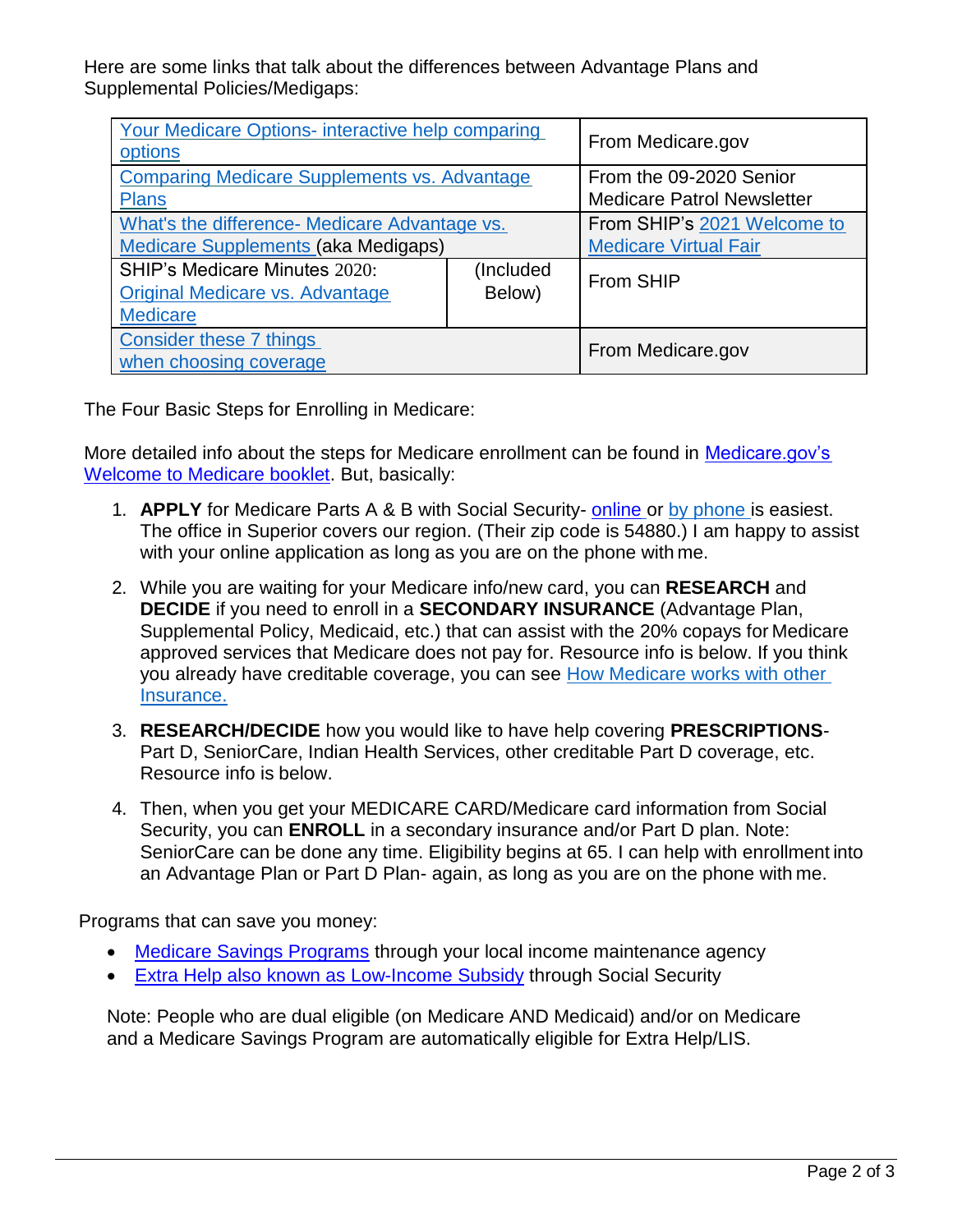Accounts you can create/access:

| Medicare's "Create an Account for a Personalized | From Medicare.gov/CMS                                     |
|--------------------------------------------------|-----------------------------------------------------------|
| Medicare Plan Finder Experience"                 | $*$ **l can help with this if you'd like.                 |
| How to Create a My Social Security account flyer | From SSA.gov<br><b>EBS'</b> cannot assist with this, tho' |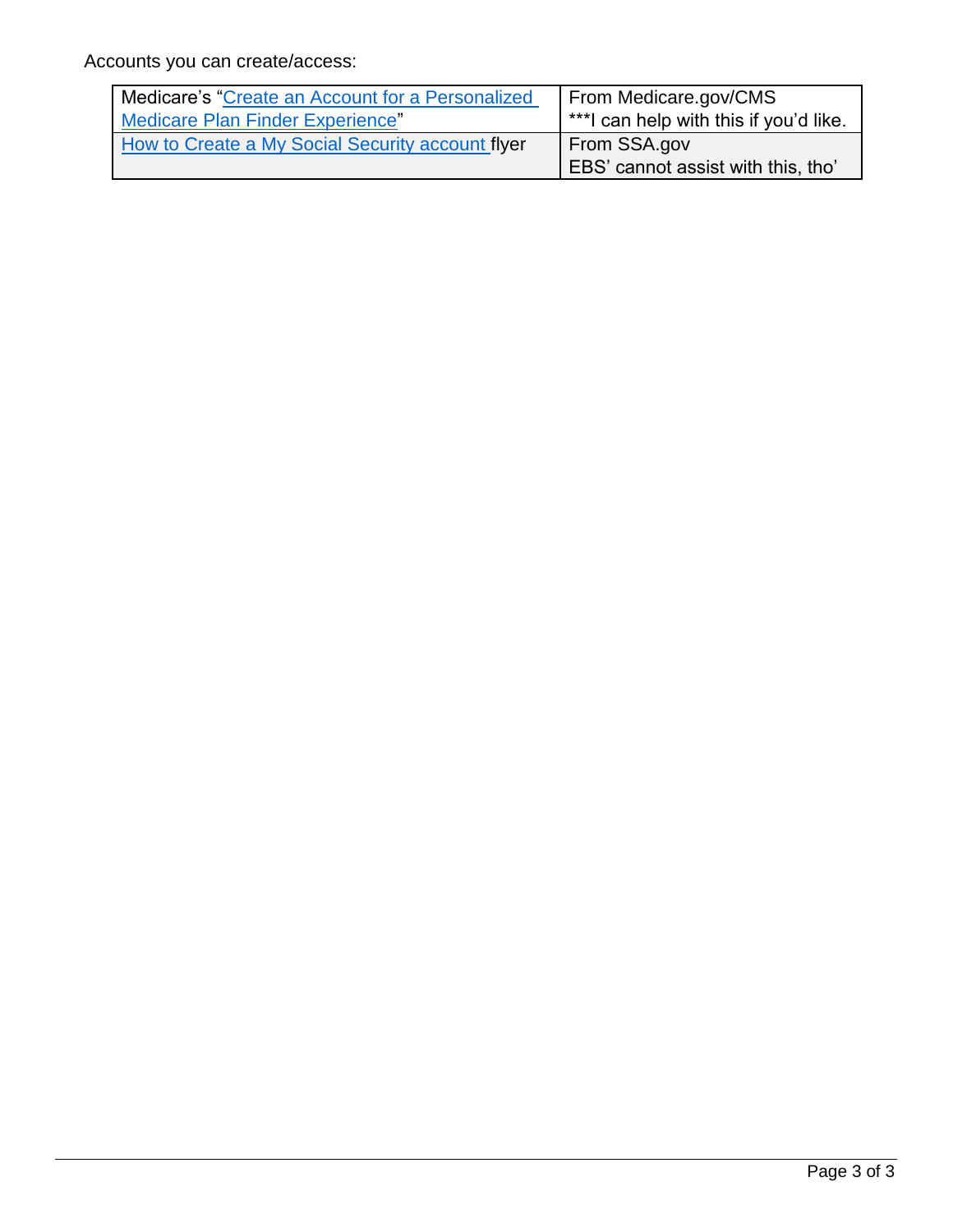<span id="page-3-0"></span>





LOCAL HELP FOR PEOPLE WITH MEDICARE

### **Original Medicare vs. Medicare Advantage**

People with Medicare can get their health coverage through either Original Medicare or a Medicare Advantage plan. Here's a look at the differences between these two options.





**Medicare Advantage** Private plans that contract with the federal government to provide Medicare benefits

Original Medicare includes Part A (inpatient/hospital coverage) and Part B (outpatient/medical coverage). You will receive a red, white, and blue card to show to your providers when receiving care. Most doctors in the country take your insurance. Additionally, Medicare limits how much you can be charged if you visit participating or non-participating providers.

Medicare Advantage plans are also known as Medicare private health plans or Part C. Some of the most common types of plans are:

- Health maintenance Organizations (HMOs)
- Preferred provider Organizations (PPOs)
- Private Fee-For-Service (PFFS)

If you join a Medicare Advantage plan, you will not use the red, white, and blue card when you go to the doctor or hospital. Instead, you will use the membership card your plan sends you to get health services covered. Plans must provide the same benefits offered by Original Medicare, but they may apply different rules, costs, and restrictions. They also may offer certain benefits that Medicare does not cover.

If you sign up for Original Medicare and later decide you would like to try a Medicare Advantage plan – or vice versa – be aware that there are certain enrollment periods when you are allowed to make changes.

SHIP National Technical Assistance Center: 877-839-2675, www.shiptacenter.org | info@shiptacenter.org SMP National Resource Center 877-808-2468| www.smpresource.org | info@smpresource.org

<sup>@ 2020</sup> Medicare Rights Center | www.medicareinteractive.org | The Medicare Rights Center is the author of portions of the content in these materials, but is not responsible for any content not authored by the Medicare Rights Center.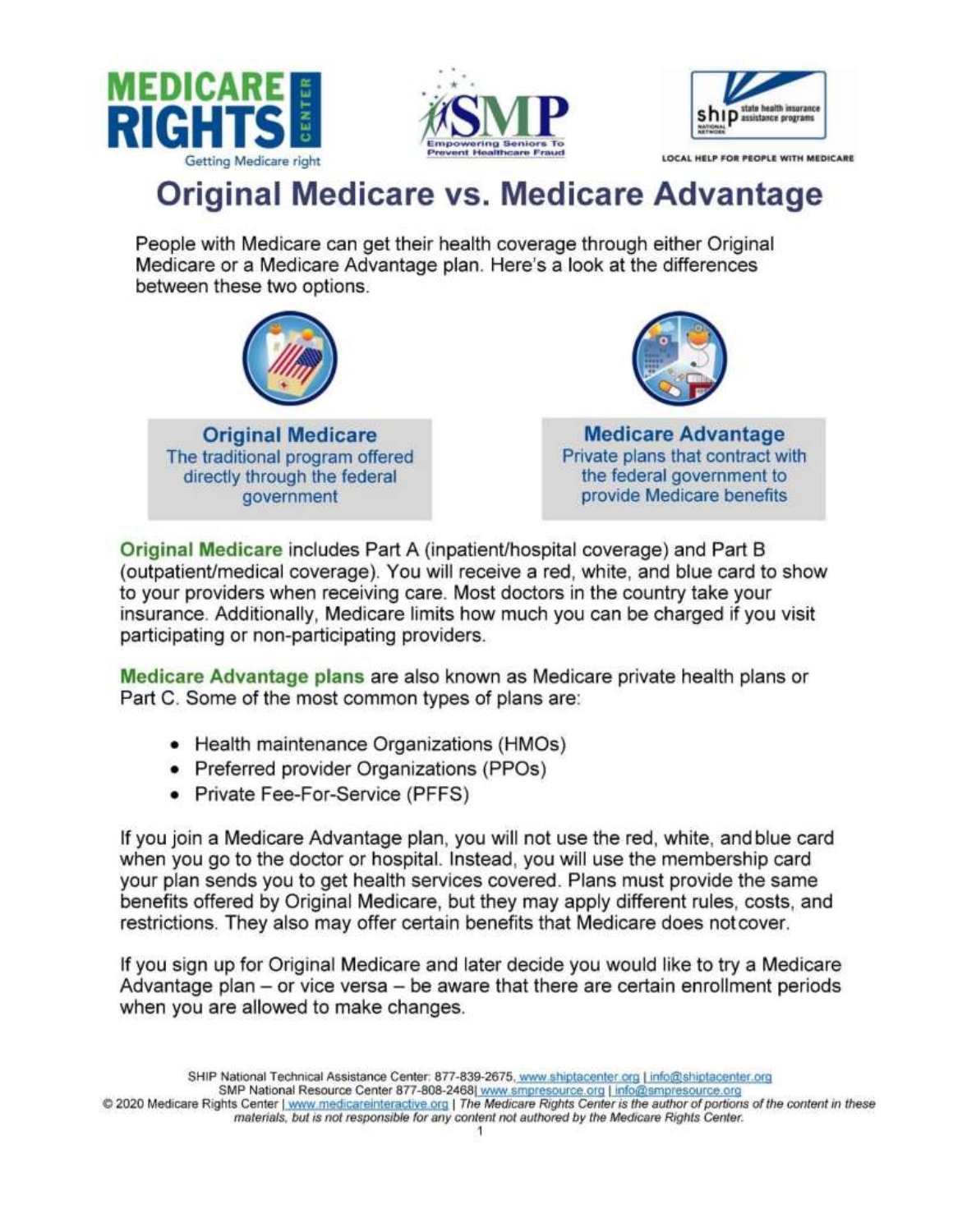





LOCAL HELP FOR PEOPLE WITH MEDICARE

## **Original Medicare vs. Medicare Advantage**

The table below compares Original Medicare and Medicare Advantage. Remember that there are several different kinds of Medicare Advantage plans. If you are interested in joining a plan, speak to a plan representative for more information.

|                           | <b>Original Medicare</b>                                                                                                                                  | <b>Medicare Advantage</b>                                                                                                                                             |
|---------------------------|-----------------------------------------------------------------------------------------------------------------------------------------------------------|-----------------------------------------------------------------------------------------------------------------------------------------------------------------------|
|                           | Charged for standardized Part A<br>and Part B costs, including a<br>monthly Part B premium.                                                               | Cost-sharing varies depending on<br>plan.                                                                                                                             |
| Costs                     | Responsible for paying a 20%<br>coinsurance for Medicare-covered<br>services if you see a participating<br>provider and after meeting your<br>deductible. | Usually pay a copayment for<br>in-network care.                                                                                                                       |
|                           |                                                                                                                                                           | Plans may charge a monthly<br>premium in addition to Part B<br>premium.                                                                                               |
| Supplemental<br>insurance | Have the choice to pay an<br>additional premium for a Medigap to<br>cover Medicare cost-sharing.                                                          | Cannot enroll in a Medigap plan.                                                                                                                                      |
| Provider<br>access        | Can see any provider and use any<br>facility that accepts Medicare<br>(participating or non-participating).                                               | Typically can see only in-network<br>providers.                                                                                                                       |
| <b>Referrals</b>          | Do not need referrals for specialists.                                                                                                                    | Typically need referrals for<br>specialists.                                                                                                                          |
| Drug<br>coverage          | Must sign up for a stand-alone<br>prescription drug plan.                                                                                                 | In most cases, plan provides<br>prescription drug coverage (though<br>you may be required to pay a<br>higher premium).                                                |
| <b>Other benefits</b>     | Does not cover vision, hearing, or<br>dental services.                                                                                                    | May cover additional services,<br>including vision, hearing, and/or<br>dental (additional benefits may<br>increase your premium and/or other<br>out-of-pocket costs). |
| Out-of-pocket<br>limit    | No out-of-pocket limit.                                                                                                                                   | Annual out-of-pocket limit. Plan<br>pays the full cost of your care after<br>you reach the limit.                                                                     |

SHIP National Technical Assistance Center: 877-839-2675, www.shiptacenter.org | info@shiptacenter.org

SMP National Resource Center 877-808-2468| www.smpresource.org | info@smpresource.org

© 2020 Medicare Rights Center | www.medicareinteractive.org | The Medicare Rights Center is the author of portions of the content in these materials, but is not responsible for any content not authored by the Medicare Righ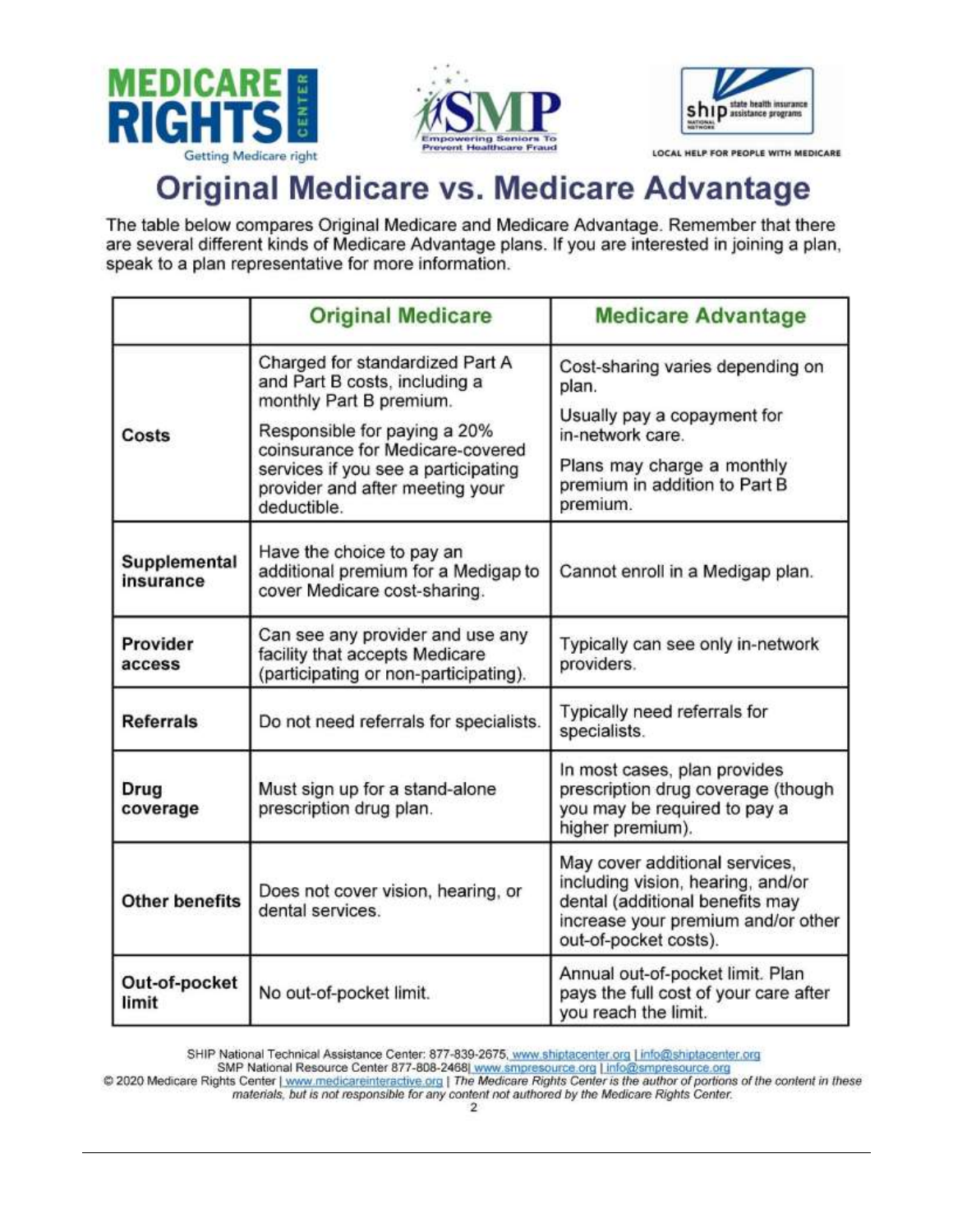





LOCAL HELP FOR PEOPLE WITH MEDICARE

# **Original Medicare vs. Medicare Advantage**

### Definitions (for chart on p. 2)

Premium: The monthly fee you pay to have Medicare.

Deductible: What you must pay out of pocket before Medicare starts paying for your care.

Copayment / Coinsurance: The amount you pay for each service.

Participating provider: Provider that accepts Medicare's approved amount for services as full payment.

Network: Doctors, hospitals, and medical facilities that contract with a plan to provide services.

Call 1-800-MEDICARE to learn more about Medicare Advantage and Part D plans available in your area or to change your coverage. Or, use medicare.gov to compare plans: https://www.medicare.gov/plan-compare

Contact your State Health Insurance Assistance Program (SHIP) if you need help understanding your Medicare options.

Contact your Senior Medicare Patrol (SMP) if you believe that you have experienced Medicare fraud, abuse, errors, or high-pressure plan sales tactics.